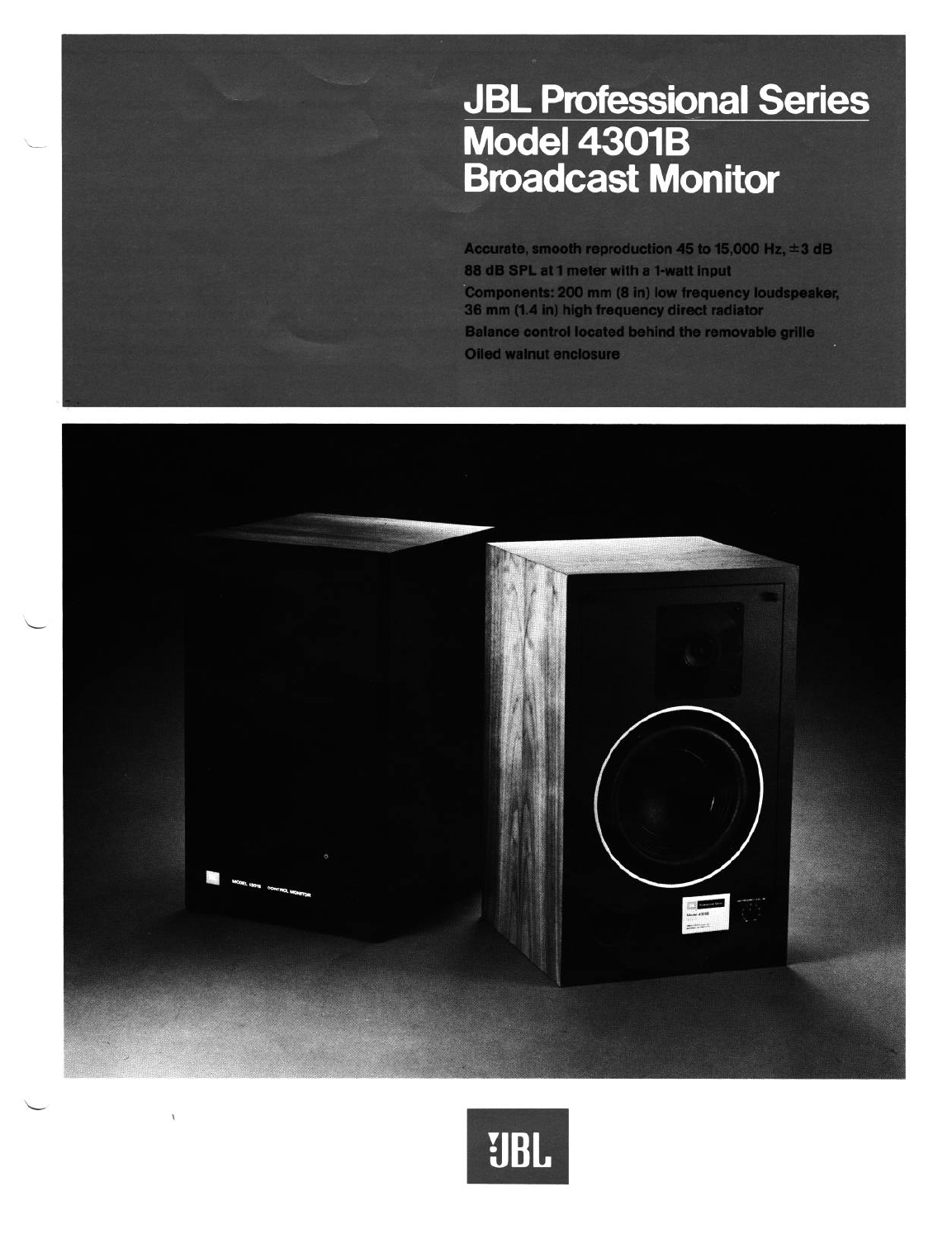A compact monitor loudspeaker system designed specifically for broadcast applications, the 4301B delivers the wide band sound reproduction, accuracy and efficiency required by improved broadcast technology. Use of the 4301B is particularly relevant in light of the most recent broadcast developments, including TV/FM stereo srmulcasting, AM stereo and multiplex television audio. Just as a video engineer wouldn't think of judging image quality on a household television receiver, an audio engineer shouldn't consider monitoring AM, FM, TV or film sound on anything less than a studio quality loudspeaker system.

A professional monitor, such as the 4301B, is of particular importance for monitoring the quality of the transmitted signal in order to detect and control spurious noise, i.e., turntable rumble, air conditioning and other acoustic interference picked up by open microphones, tape hiss or cue tone leakage Such noise results in loss of broadcast power as well as signal degradation. Previously, monitoring these sounds would have been inconsequential since they exceeded the bandwidth or definition capabilities typical of audio transmission and reception. However, the competition for quality among broadcasters, enhanced by marked improvements in recorded program material, have resulted in a generation of equipment capable of transmitting high fidelity signals virtually equal to the program material. This, coupled with increased listener awareness of sound quality, has resulted in industry-wide improvement in broadcast technology, making accurate monitoring absolutely essential

The 4301B shares its basic performance characteristics with all other JBL monitors-exceptional clarity, wide dynamic range, solid bass and open high frequency reproduction The 4301B is efficient enough to produce a sound pressure level of 98 dB in a typical broadcast booth of 1.8 m x 3.0 m x 2 4 m (6 ft x 10 ft x 8 ft) with an amplifier delivering only 10 watts rms The compact enclosure of the 4301B IS designed to fit the smaller spaces typical of broadcast control booths, production studios or mobile recording, broadcast and film editing facilities

### **Low Frequency Loudspeaker**

The 4301B utilizes a low frequency loudspeaker specifically engineered for a compact enclosure without the compromises usually associated with smaller drivers The 200 mm **(8** In) loudspeaker exhibits unusually smooth frequency response, wide dynamic range, superior transient reproduction and low distortion for a unit of compact size. It features a precision die-cast aluminum frame for structural integrity under the most severe operating conditions The 50 mm **(2** In) diameter copper voice coil IS suspended in a magnetic field having a flux density of 0.85 tesla. The magnetic field is generated by a 1.28 kg (3 lb) low-loss magnetic assembly. Mass and compliance of the integrally stiffened cone have been carefully selected to optimize low frequency bandwidth and definition while reducing distortion. As with all JBL loudspeakers, this unit provides maximum power handling capacity and efficiency consistent with the bandwidth expected of the device.

### **High Frequency Direct Radiator**

The open, crisp treble performance of the 43018 is the product of a 36 mm (1.4 in) direct radiator designed for clarity, smoothness of response and power handling capacity. The 16 mm (% in) copper voice coil is large in relation to cone size for efficiency and transient reproduction with definition and accuracy, yet the diameter of the cone and center dome has been kept small to obtain wide dispersion. The magnetic assembly weighs 0.74 kg (1% lb) and generates a flux density of 1.5 tesla.

## **Frequency Dividing Network**

Smooth control of the component loudspeakers is achieved by a frequency dividing network engineered and tested to complement the electrical and acoustical characteristics of the system.The dividing network is fitted with a continuously variable control that permits adjusting the relative level of the high frequency direct radiator to suit listening preferences and room conditions. The control does not affect the crossover frequency, nor does it limit the upper frequency response of the loudspeaker system.

# **Enclosure**

Size and configuration of the 4301B enclosure have been carefully matched to the acoustic characteristics of the component loudspeakers as well as the intended use of the complete system. To achieve maximum strength and resistance to vibration, all enclosure joints are hand fitted; all panels are constructed of 19 mm (% in) dense compressed stock. This material, also known as particle board, is preferred to solid wood for its superior acoustical properties. Acoustic damping material is applied to the interior surfaces of the side and back panels to attenuate standing waves within the enclosure. A ducted port extending through the baffle panel provides proper acoustical loading of the low frequency loudspeaker. All components mount directly to the baffle panel and are removable from the front of the enclosure. The four side panels are veneered with solid American black walnut, hand rubbed to a rich, lustrous finish enhancing the natural beauty of individual grain structure and color.